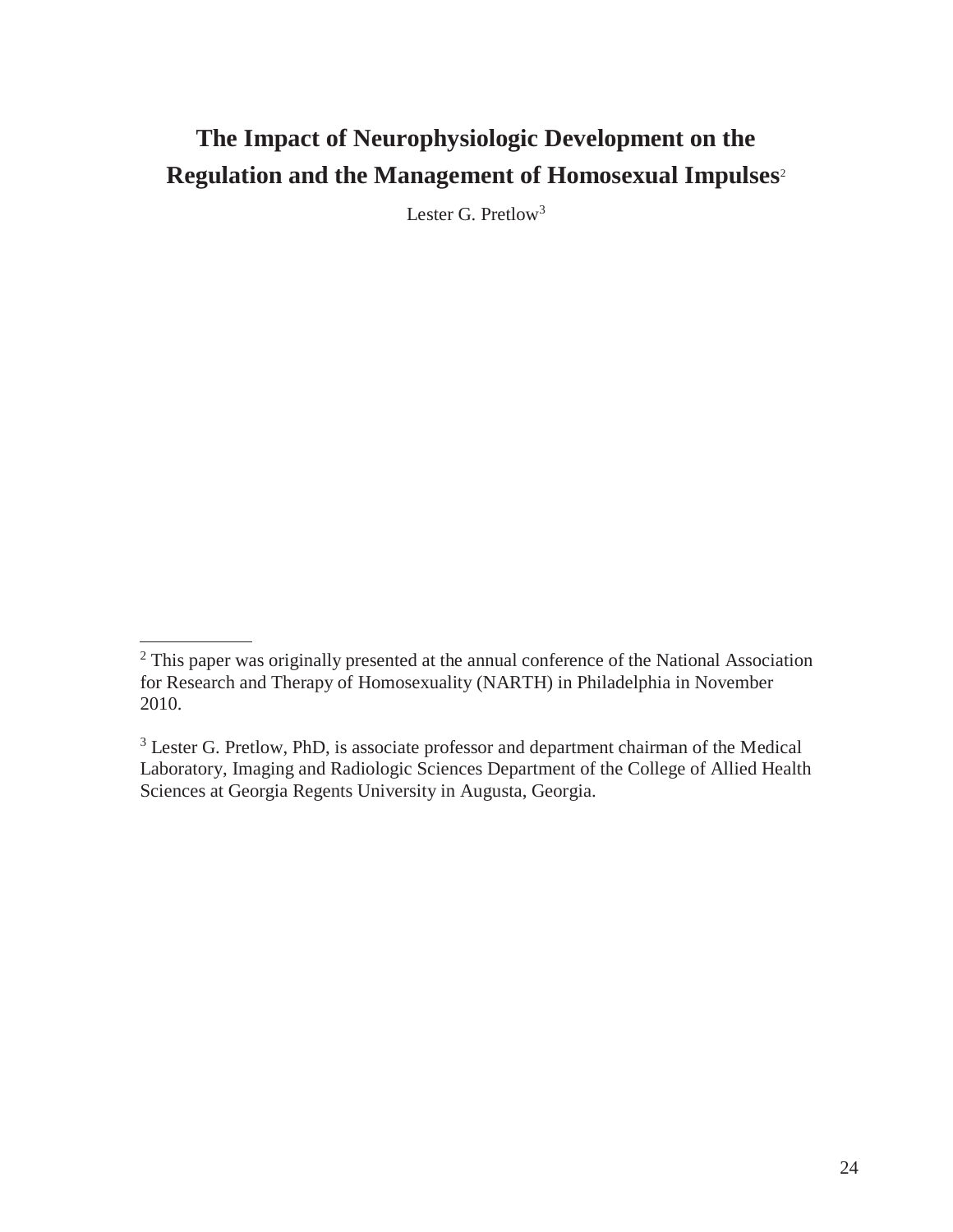# **Abstract**

An understanding of central and autonomic nervous system (CNS/ANS) development is foundational for understanding many human behaviors. The purpose of this article is to explore challenges to the development of these systems and the impacts of these challenges on behavior, specifically on the development of gender identity and same-sex attraction. In situations of good-enough development, the CNS and ANS work in a coordinated effort to manage environmental input (audio and visual) to maintain a *steady-state*. When development of the CNS and ANS are inadequate, the individual can face challenges in managing auditory and visual input and experience an accompanying need to act in some way to restore balance. This article hypothesizes that the developed inability to manage visual, auditory, and other sensory input is a key factor in individuals suffering from unwanted same-sex attraction issues. Learning to modify or even avoid disruptive sensory inputs is helpful in overcoming some of the negative outcomes associated with the development of these—and any other—unwanted behaviors.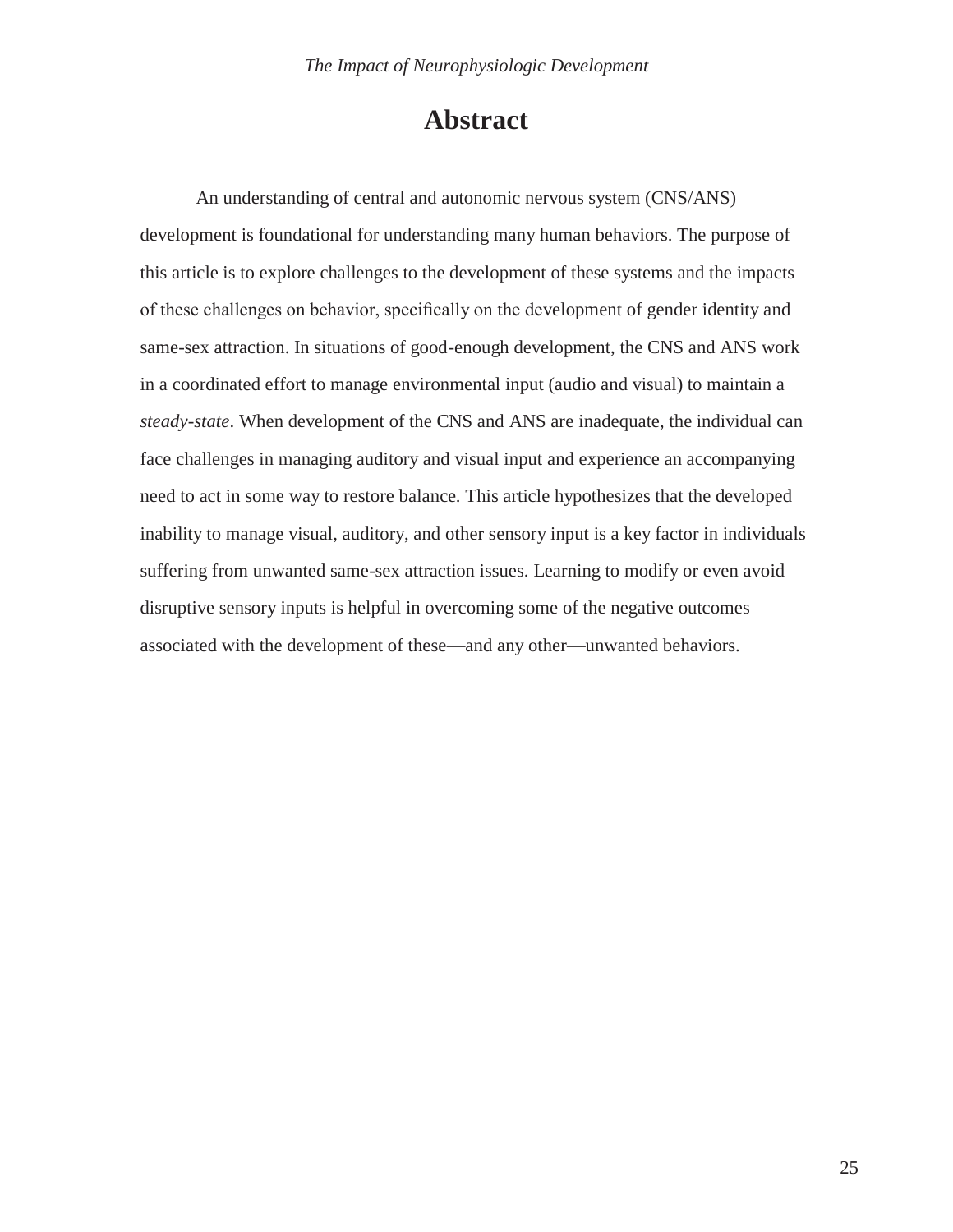# **Introduction**

A bio-psycho-social model of development has been proposed as the best current explanation for understanding how persons come to experience SSA—homosexual (same-sex) attractions (American Psychological Association, 2008; Byrd, 2008). As a biomedical scientist who leads a support group for men dealing with unwanted SSA, I have found that there is a need to demystify the nature and origin of homosexual impulses. Group members have found it helpful to understand that same-sex impulses are in and of themselves morally neutral inputs to (stimulations of) the central nervous system (CNS) through the brain's limbic structures and connections of the limbic structures with the autonomic nervous system (ANS).

# **Visual and Auditory Stimulation May Influence One's Actions by Impacting the CNS**

The ANS is comprised of the sympathetic and parasympathetic nervous systems. These systems allow the body to regain its accustomed, familiar level of body tension or activation—in other words, its steady-state regulation. It does this either by revving up the body (the sympathetic branch causes the body to become more "aroused" and ready for possible reaction) or calming down the body (the parasympathetic branch causes the body to be less aroused and more comfortable with not reacting) (Guyton, 1991; Schore, 1994). Overall, these systems work to maintain the emotional and physiological balance of the body (Carroll, 2009). In other words, sensory inputs or arousals perceived as pleasant or unpleasant to the body are managed by the various nervous systems.

Stimulation and regulation of the CNS and ANS are in one sense influenced by, but in another sense independent of, the meaning—including the "moral" meaning—of any desire, impulse, thought, imagination, memory, or appetite, including sexual appetite. On the one hand, one cannot escape the physiology of the body. For example, in times of stress,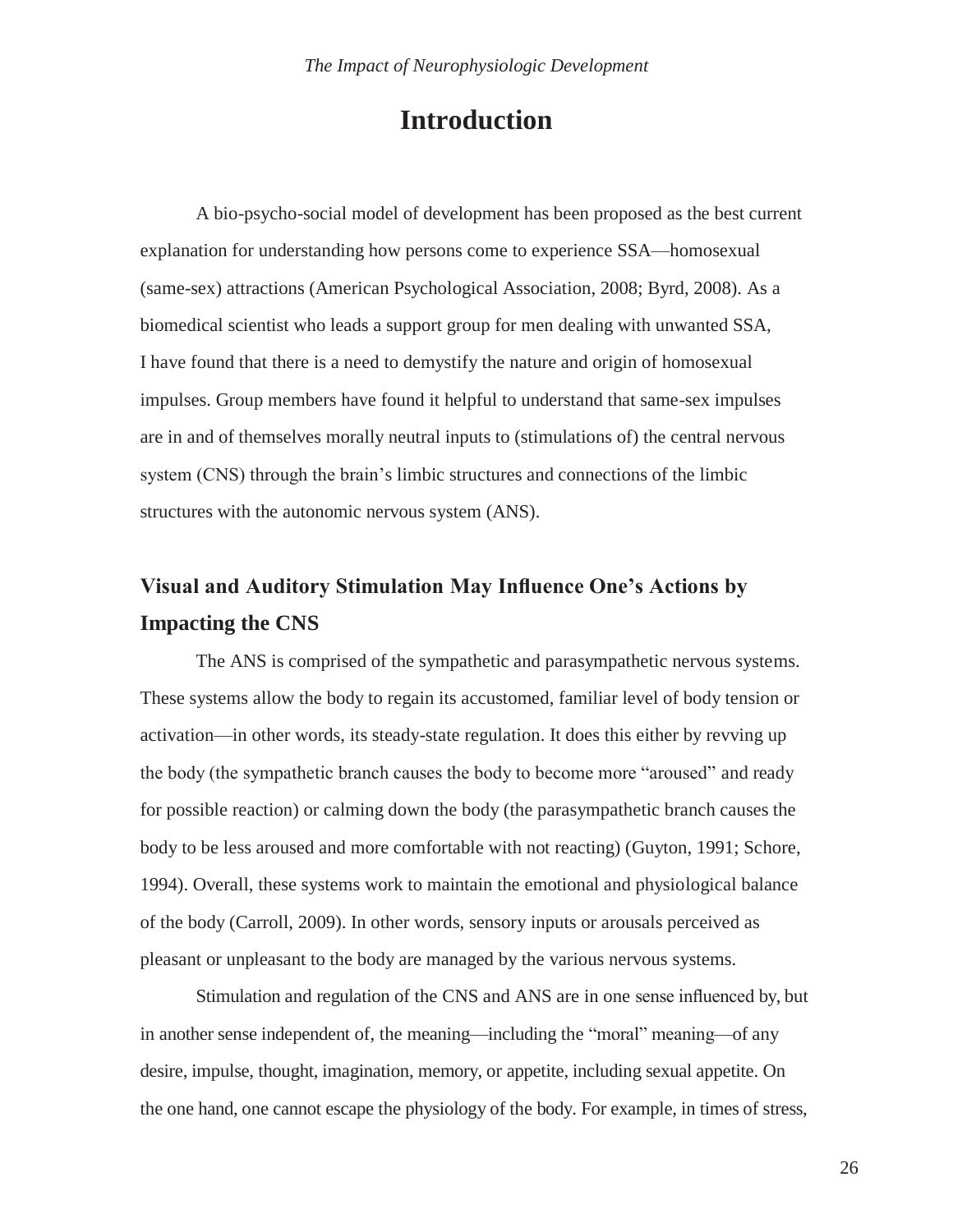strong stimulation of the sympathetic nervous system provides extra activation—mass or body-wide arousal and a need for discharge of energy—in order for the body to perform far more strenuous physical activity than would otherwise be possible (Guyton, 1991).

In and of themselves, physiological (neurologically reflexive) impulses have no moral significance, but they may lead a person to act in ways that are morally consciously, cognitively, and volitionally—significant (Guyton, 1991; Schore, 1994).

As mentioned, the sympathetic nervous system revs the body up and the parasympathetic calms the body down (Carroll, 2009; Guyton, 1991). Inputs to these nervous systems come in many different forms. Visual and auditory stimulation have a profound impact on the immediate and long-term structure and function of the nervous system (Schore, 1994). Sights and sounds—as well as touches, smells, and tastes—are internalized as memory; however, they are also internalized as nervous system structure (Schore, 1994). Chronic activation of the limbic system may lead to structural changes in the circuitry of the nervous system—the growth and habitual, coordinated stimulation and functioning of relevant nerves. Such chronic activation is significant, especially if traumatic interactions occur during critical periods when the CNS is developing (Schore, 1994; Schore, 2003a).

Problems can arise when sympathetic and parasympathetic systems become imbalanced due to the chronic activation of the limbic system (Schore, 1994; Schore, 2003a; Schore, 2003b). In these instances, structural problems—for example, neuronal development and habits of arousal or the lack of arousal—may become part of the architecture of the brain (in other words, become "hard-wired") and may inhibit or suppress future functional areas of the limbic and autonomic nervous systems (Schore, 1994; Schore, 2003a).

For example, the sympathetic nervous system may dominate the parasympathetic (or vice versa), leading the body to become chronically or typically over- (sympathetic) or under-(parasympathetic) stimulated. This would lead to a child's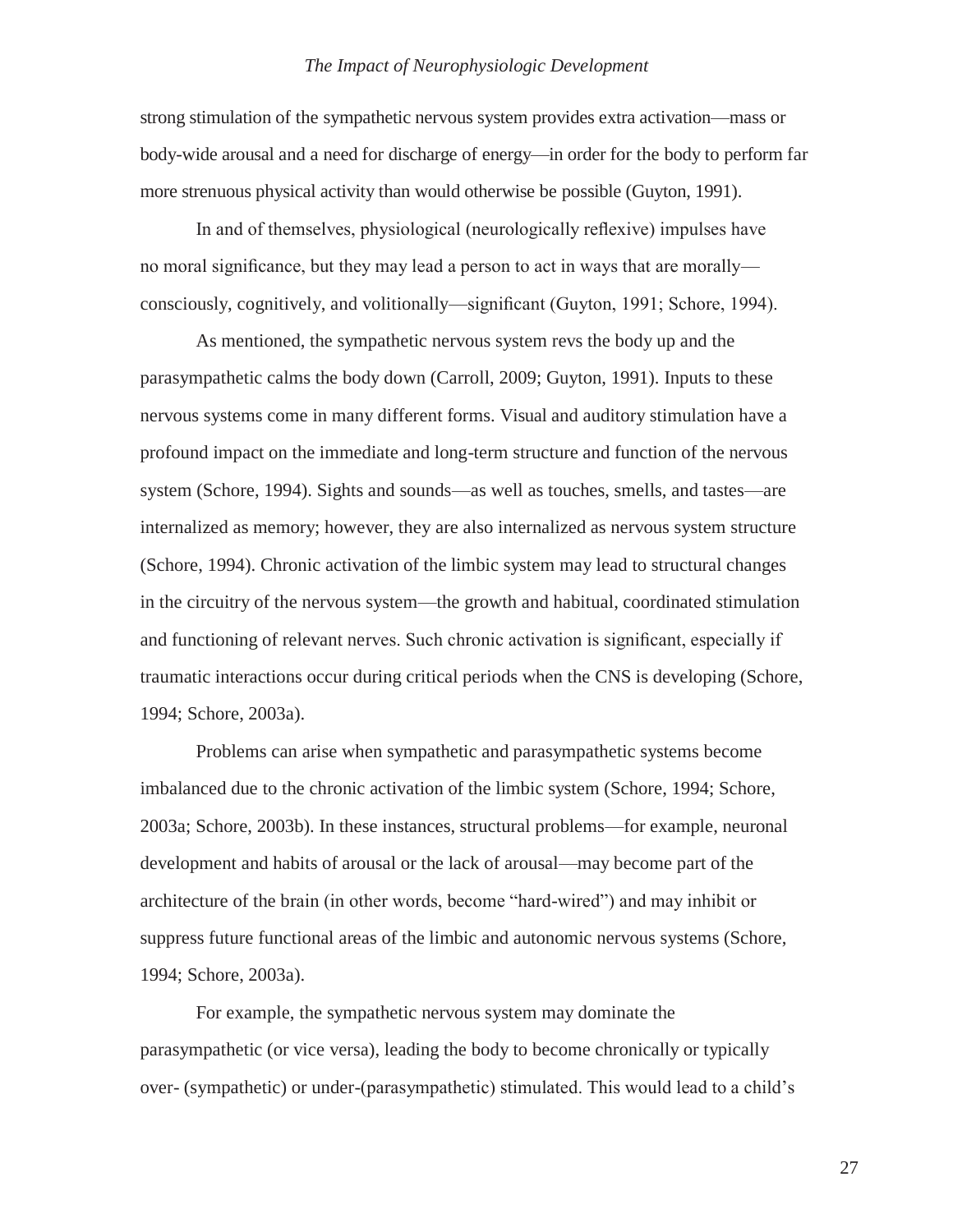inability to maintain a physiological steady-state, which in turn leads to physical and/or emotional "discomfort" (Carroll, 2009; Schore, 2003a). In effect, the CNS cannot then function optimally because of its challenged architecture (in other words, the habitually over- or under-stimulated nerves); therefore, the child's nervous system becomes inefficient at metabolizing visual and auditory input. In other words, the child becomes over- or under-aroused by what he or she sees and hears (Schore, 1994; Schore, 2003b).

## **Inhibited Structure-Function of the Nervous System**

Inhibited structure-function of the nervous system can begin to develop during infancy (Schore, 1994). This means that an infant who experiences too much or too little stimulation may develop chronic difficulties in how his or her brain and nervous system function. For example, when an infant's excitement (sympathetic arousal) is met with indifference or disapproval by a parent, the child may respond with parasympathetic activation that is experienced as a downward fall into shame, grief, disappointment, and/ or guilt (Carroll, 2009; Schore, 1994).

If this mode of communication is reinforced by continued perceived parental rejection, the child's sympathetic structure-function—his or her ability to become excited—may become inhibited. If this happens, the child's parasympathetic structurefunction—his or her ability to reduce or avoid physiological/emotional arousal—may become the child's dominant regulator or arousal (Carroll, 2009; Schore, 1994). As mentioned above, if a child's physical and emotional arousal are subject to excessive, habitual parasympathetic control, then his or her emotional life will be dominated by feelings such as depression, shame, grief, disappointment, and/or guilt.

It is important to understand that structural changes in the ANS—such as habitual patterns of nervous arousal—originate in the limbic system (Schore, 2003a). The limbic system is the part of the brain that responds to all external stimuli, but especially to any stimulus—sight, sound, touch, and so on—that is perceived as a threat, such as the loss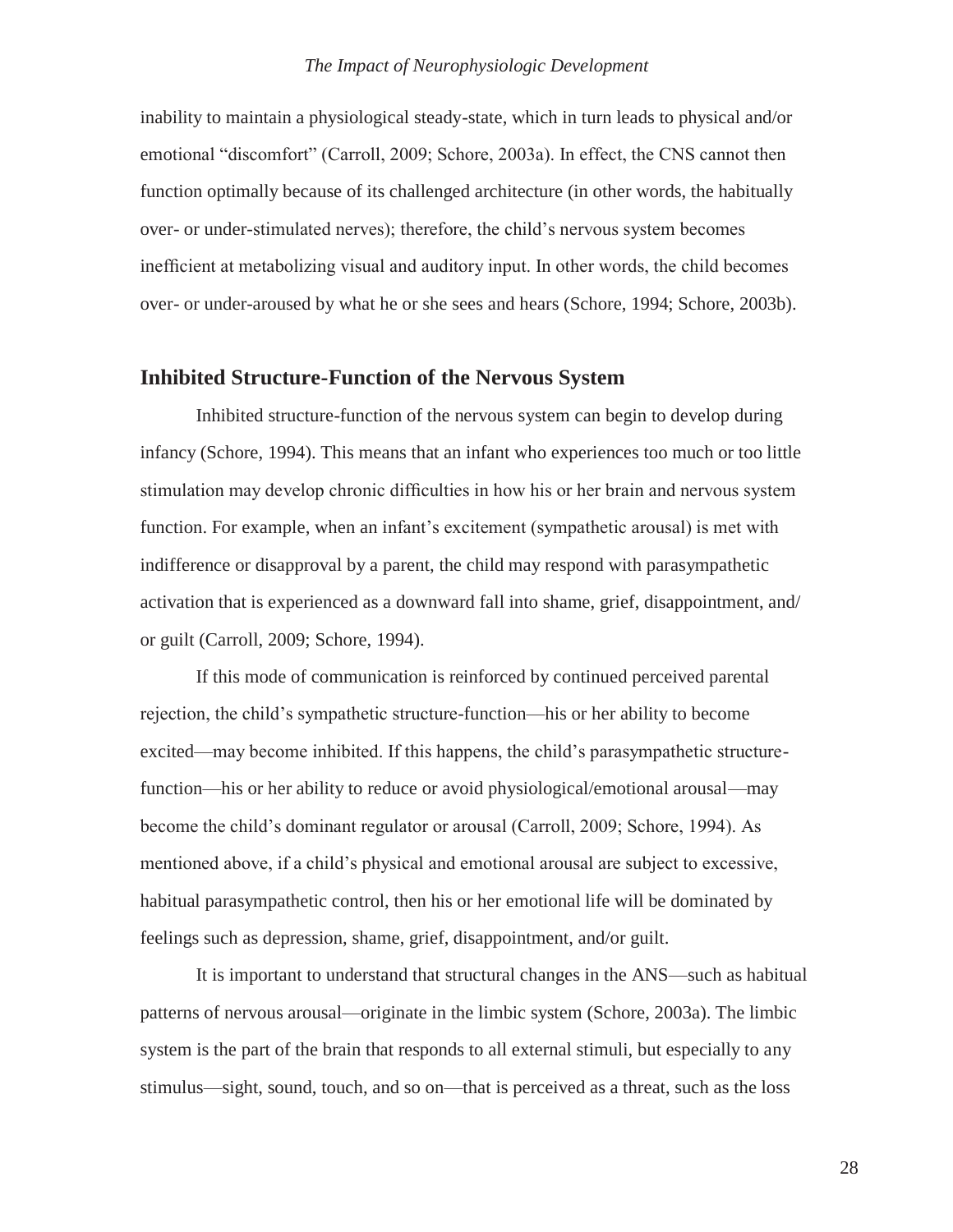of a valued experience or the threat of an aversive experience (Guyton, 1991; Rothschild, 1998; Schore, 2003a). If the child is unable to escape a threat (for example, the separation from his or her mother as in cases of hospitalization), the limbic system may respond with the parasympathetic response of freezing or dissociation (Rothschild, 1998; Schore, 2003a). Bowlby (1960) described this type of behavior as a response in a child who was separated from his mother during hospitalization; the child went through a sequence of behaviors observed as protest, despair, and detachment.

The freezing or dissociated response is mediated by the secretion of hormones involved in the response to a perceived threat. The CNS stimulates hormone secretion from the endocrine system (Guyton, 1991; Morris, 2004; Schore, 1994). Endocrine regulation is a major function of the limbic system and has a long-lasting influence on CNS growth and development (Guyton, 1991; Nolte, 2002; Schore, 1994). If perceived threats persist, the absence of normal hormonal regulation during critical developmental periods causes permanent physical changes and profound structural anomalies in the limbic system and the ANS (Schore, 1994; Schore, 2003a). When a child's limbic system is using its resources to defend against threat, there may be too few resources left for his or her growth and development (Lee, Ogle, & Sapolsky, 2002; Sapolsky, 2003).

During times of extreme threat (for example, a prolonged or even brief stay in the hospital), the child's limbic system sacrifices the secretion of hormones that stimulate growth in exchange for the secretion of hormones that protect the individual against threat—such as those that help the child deal with the aversive arousal of separation from his or her mother (Bowlby, 1973; Sapolsky, 2003). If the infant otherwise survives the threat (for example, endures the separation from his or her mother), an overall negative consequence of this experience can be a lack of development of sufficient neuronal connections between the CNS and ANS that may appear as a parasympathetic overactivation (depression) as the child continues to develop and mature (Sapolsky, 2003; Schore, 1994; Schore, 2003a). In this scenario, the parasympathetic nervous system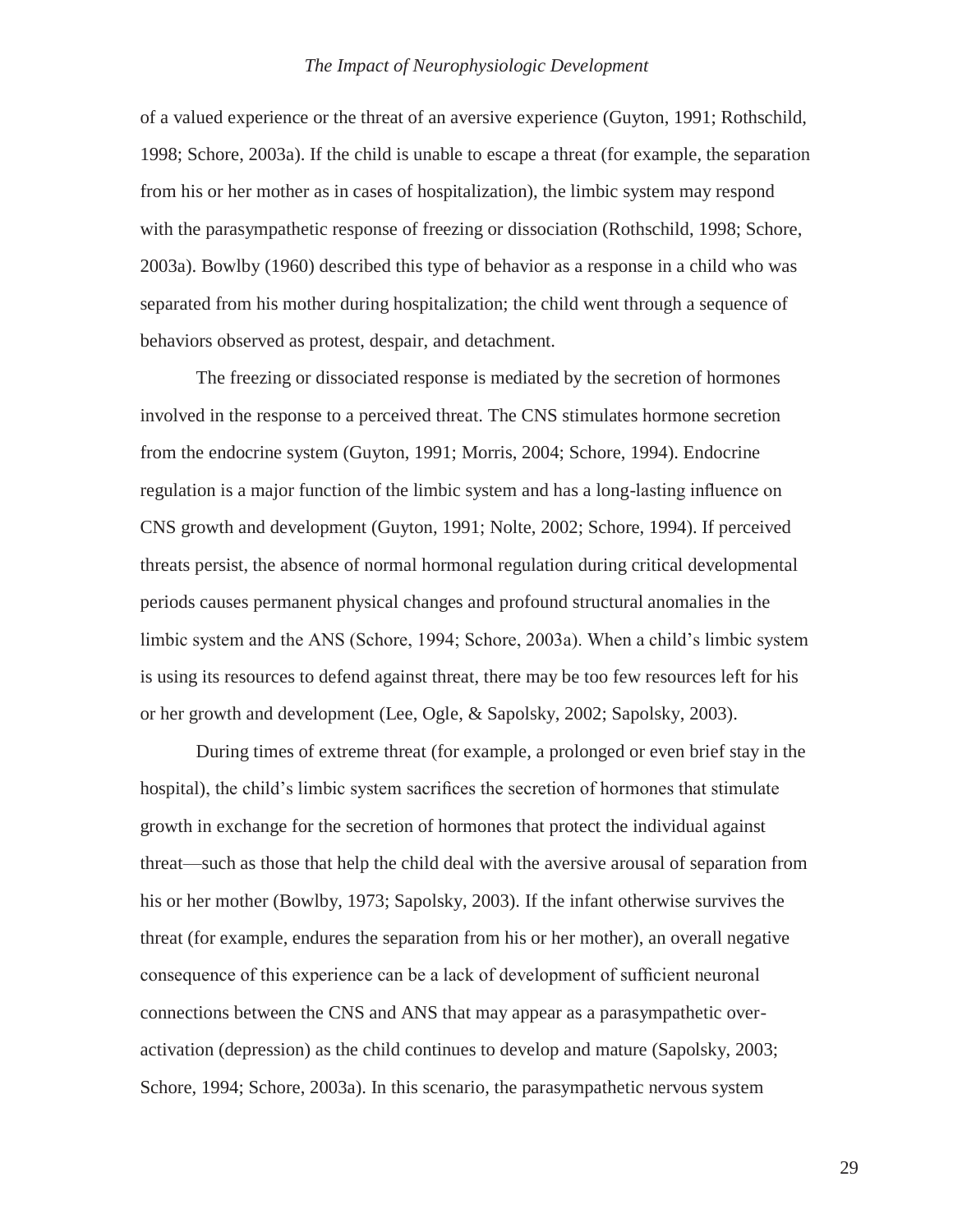becomes the dominant peripheral nervous system regulator. In layman's terms, the child develops an inordinate need for emotional "self-soothing" to ease the uncomfortable, parasympathetic overactivation.

### **A Compromised Ability to Differentiate One's Gender**

During critical developmental stages of the infant nervous system, other CNS structures and functions may be inhibited or suppressed. Since gender identity is also developing during infancy, the neurobiological structures that impart a sense of one's gender may also be inhibited by experiences such as separation anxiety between a child and his or her mother. Traumatic interactions during critical developmental periods may damage the developing structural links (neurobiological circuitry) between the brain (CNS/ limbic system) and the body (ANS) so that a child's sense of his or her gendered body is challenged or even lost. In this situation, the primary and secondary characteristics of gender (in other words, male/female sex) are intact—biological males look like men, and biological females look like women. But what is challenged is the child's—and if it persists, the adolescent's and adult's—ability to differentiate gender (male/female) in his or her own ANS (in other words, in his or her body). In such situations, a neurological/physiological sensory deficit has developed. This may be caused by the suppression or death of neuronal circuitry between the limbic system and the ANS.

Another cause of such a neurological/physiological sensory deficit may be a compromised limbic system. In addition to functions described above, the limbic system controls reproductive behavior (Aggleton, 1992; Guyton, 1991; Sapolsky, 2000). Changes in the limbic structure due to traumatic stress may potentially leave the infant with an inability to differentiate his or her gendered body. Dissociation from one's body becomes a function of neuronal death or suppression due to traumatic interactions—for example, experiencing an inadequate attachment to one's caregivers—on the developing CNS and ANS (Schore, 2003a). The infant is fundamentally left "body-less" with respect to gender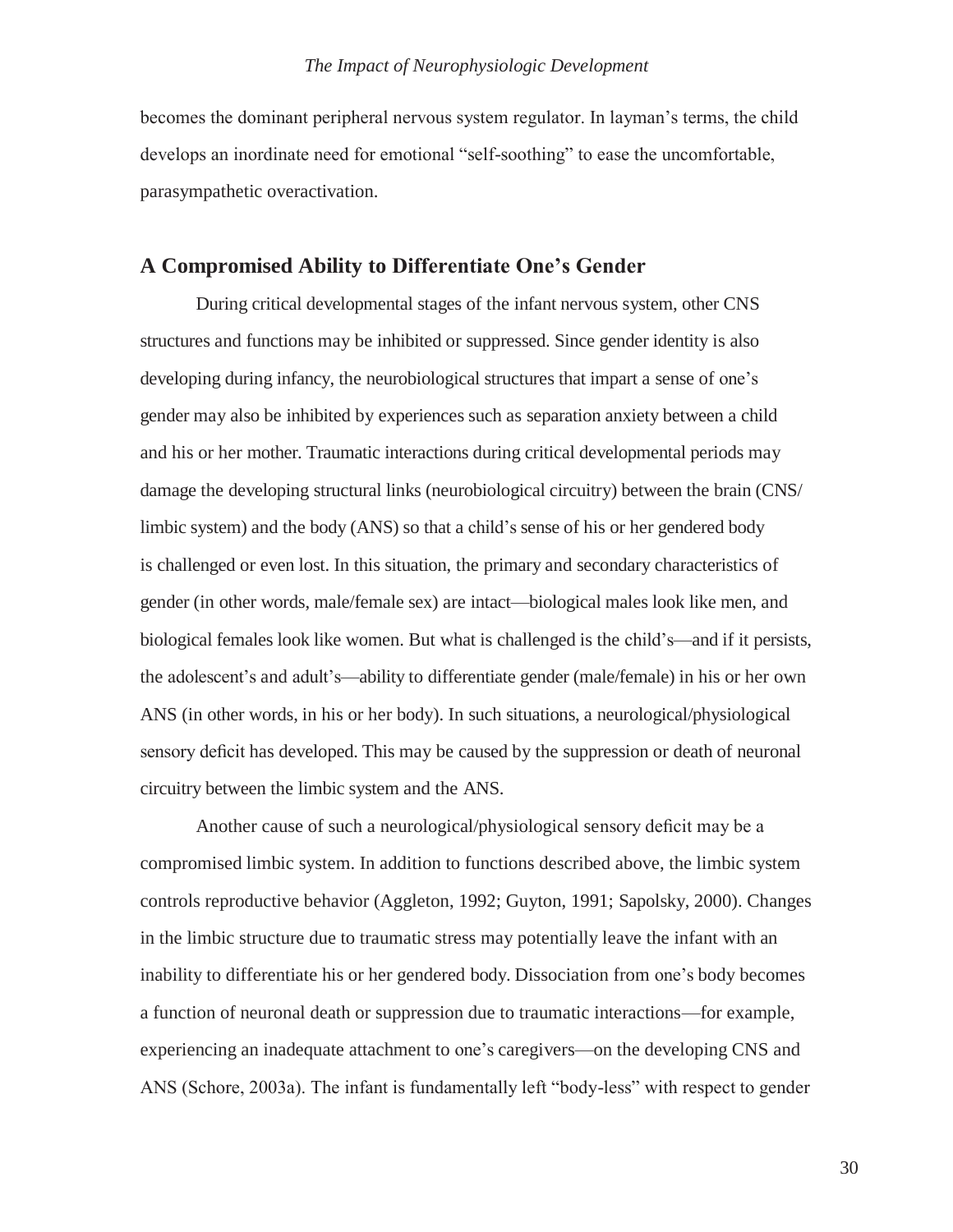identity because of structural changes in the traumatized CNS and ANS. Bowlby (1969) hypothesized that some neurological impairments caused by separation anxiety may have varying functional consequences that range from total absence to dormancy, in which the underlying structures are partially or completely developed yet remain nonfunctional (Bowlby, 1969). If gender is in—and of—the body (ANS) and if one dissociates from one's body, then one's sense of gender identity can be irrevocably impaired.

### **How Immature and/or Nonheterosexual Arousal May Develop**

A potential arousal and behavioral consequence of this type of impairment of gender identity may be that the infant will learn or imitate gender characteristics from the closest body to it, usually the mother. This may account for the preponderance of cross-gender behavior seen in prehomosexual male children (Green, 1975; Zucker, 1992). As these children reach physiological sexual maturity, the capacity for reproductive behavior (copulation) remains intact, because reproduction is bound to survival behavior, which is also a major function of the limbic system (Sapolsky, 2003). However, the absence or inhibition of certain neuronal circuitry between the brain (CNS) and body (ANS) may leave these individuals with the inability to differentiate not only their own gendered bodies, but also other objects of reproductive significance—in other words, whether one is sexually attracted to a person with a body whose gender would allow reproductive copulation.

This confusion of reproductive objects may manifest itself as attempts to copulate with objects of the same sex, immature objects of the same or different sex, and even inanimate objects. This type of behavior has been demonstrated in animal models and is known as the Kluver-Bucy syndrome, a syndrome in which cell death in specific areas of the limbic system produces atypical copulation behaviors (Aggleton, 1992; Guyton, 1991). This type of confusion may likely be the foundation for homosexual feelings and behaviors in humans.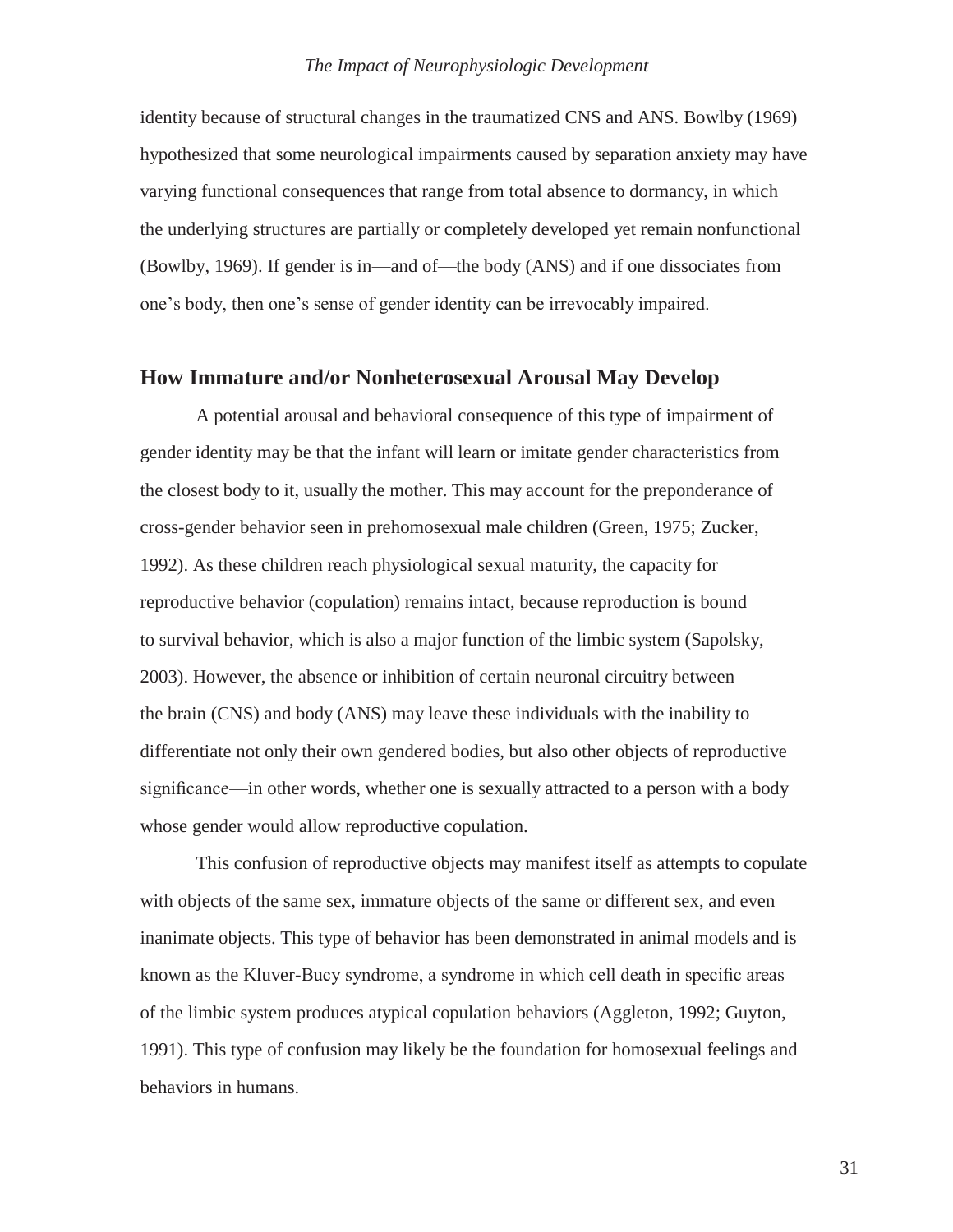One consequence of this type of CNS/ANS derailment is that individuals have difficulty processing visual and auditory cues of their gendered self. What he or she may interpret as sexual feelings is really a lack of synchrony between the CNS and ANS. For example, visual input—such as a picture of partially clad males—can lead men who experience SSA to experience "emotionally unbalanced" or overactivated parasympathetic arousal. Instead of perceiving the visual input and subsequent arousal as an indicator of CNS and ANS detachment, a man may interpret this stimulation—or himself—as intrinsically "homosexual." Such an interpretation is unfortunate, because it confuses or mystifies the underlying causes of any subsequent same-sex "reproductive" behavior, as well as the person's self-identification.

### **Understanding and "Neutralizing" Homosexual Feelings**

Some people who experience "homosexual" feelings (same-sex attraction) would rather not. Regardless of whether one wants to experience SSA, persons with SSA may find it helpful to understand such feelings as a challenge to—in other words, a need for—CNS/ANS steady-state regulation. Using the example above, when a man sees a picture of partially clad males and experiences homosexual arousal, it is possible for the man who is aroused to understand how this visual input has affected his nervous system. If and when he is able to see such input and subsequent arousal as a challenge to his steady-state regulation, he is able to neutralize—in other words, normalize or render understandable and commonplace—this visual "input" and the subsequent arousal. Put simply, he can see the same-sex arousal for what it really is—and isn't.

This neutralization—or proper understanding—of visual, auditory, tactile, and other stimuli transforms the input from a "purely" sexual stimulus to an impulse that must be discarded and/or digested (processed) by the CNS/ANS. In this light, the input may come to be understood as not really a sexual cue but a "reflexive" indication of the asynchrony—functional imbalance—between the CNS and ANS. However, the power of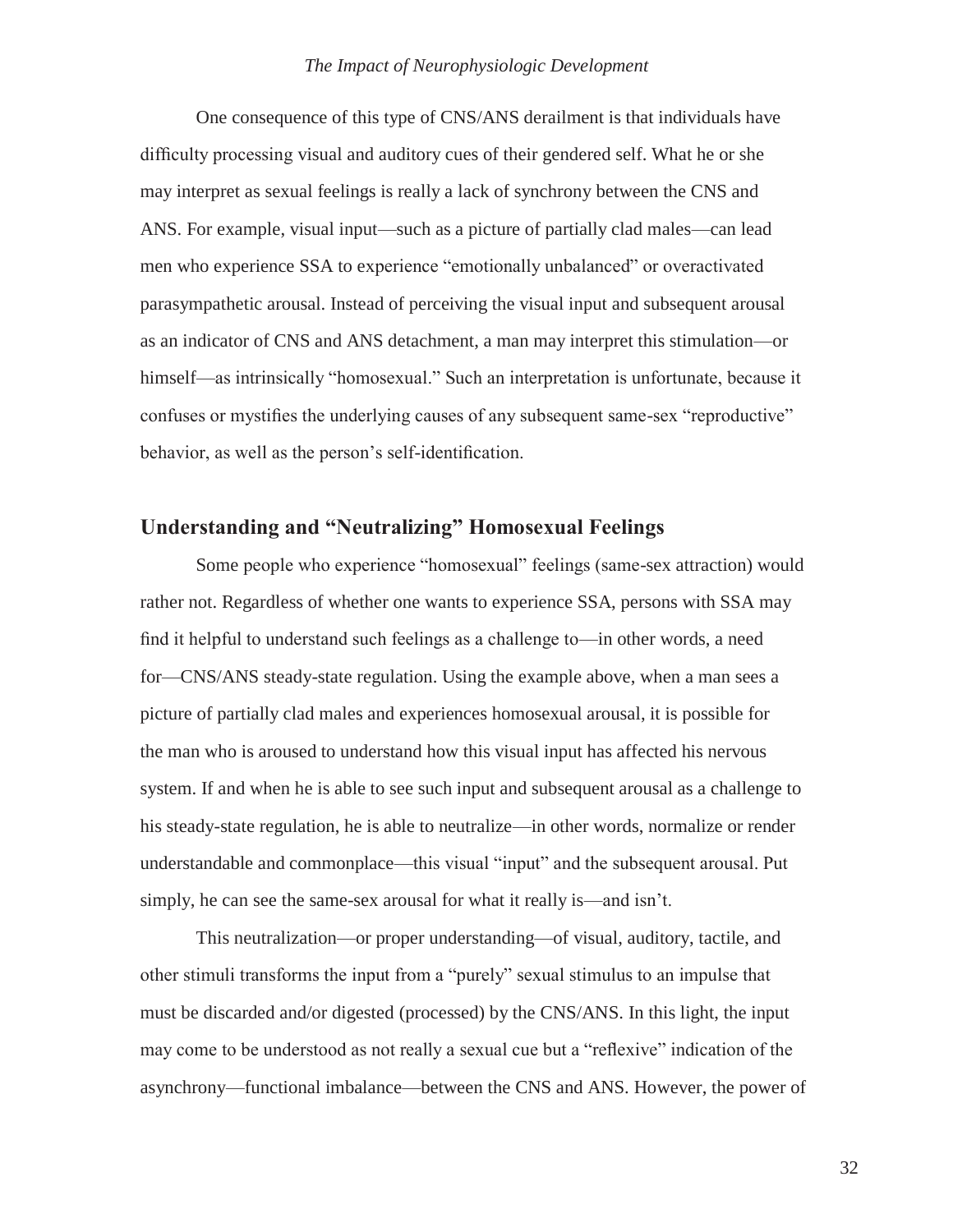the input (the external stimuli) cannot be underestimated because the processing of the input is bound to the survival behavior of reproduction.

It is important to emphasize that the homosexual "reflex" (SSA) is not about someone else's body, but about one's own—in other words, the CNS/ANS disconnection in one's own body. This disconnection is part of the ever-present, ongoing functioning of the central and peripheral nervous systems and how these systems are accustomed to metabolizing (processing) input from the environment. Just as some foods may give a person a stomachache, some stimuli (such as visual nudity) may give someone's nervous system an overwhelmingly uncomfortable physiological challenge, such as arousal in need of calming or other resolution.

A key ingredient to maintaining steady-state regulation, including reacquiring a measure of internal comfort or peace, is to discard stimuli that we have experienced that can negatively impact steady-state regulation—in other words, that can leave one tense or otherwise uncomfortable. Continued exposure to some stimuli reinforces the positive or negative physiological and emotional consequences on the CNS and ANS, maintaining and/or intensifying one's physical and emotional arousal. Lessening the exposure to such stimuli has value in decreasing physiological discomfort. A teacher once said, "If the eye offends thee, cut it out and throw it away" (Matthew 5:29). Of course, it may be easier to just avoid (as much as possible) stimuli that have a powerful negative impact on one's nervous system regulation than to stop attending to the stimuli. For example, it may be easier to never look at stimulating pictures than to stop looking or recalling what one looked at. But ceasing to look as well as never looking to begin with are both possible.

For persons who find homosexual feelings troublesome, the mere avoidance of stimuli (such as pornographic pictures or videos) that impact the CNS and ANS in a negative way can be extremely helpful to maintaining steady-state regulation. However, keeping oneself physiologically/emotionally calm may require further vigilance, such as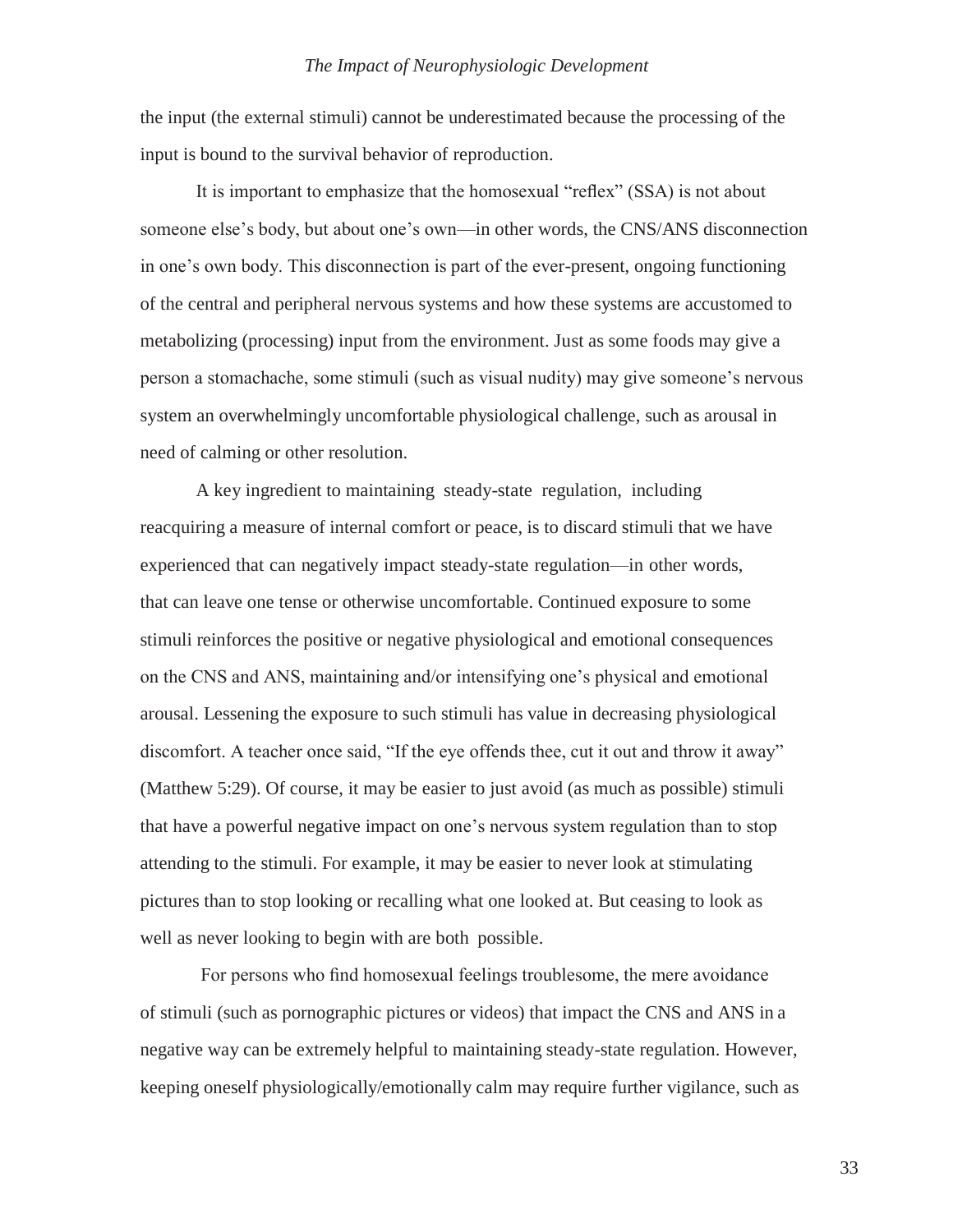learning to be more cautious about activities as simple as going to the grocery store or spending a day at the beach. Maintaining and restoring steady-state regulation is the goal.

My group members' overall goal is to lessen the impact of all challenges to their steady-state regulation—in other words, experiences of SSA resulting from visual and auditory stimulation—by reducing or limiting such stimulation. In doing so, they hope to learn how to return to a more physiologically and emotionally balanced (less tense and more comfortable) state.

Group members also have found it helpful to recognize the potential root causes of their SSA. Realizing, understanding, feeling, and dealing with emotional trauma that they experienced early or later in their development appears to have a profound influence on gender identity for some of the men. It appears that my group members' efforts to intentionally become aware of the consequences of these traumatic life experiences have enabled the CNS of some of these men to rebound from this trauma. In general, the men in my group have been helped by understanding their experience of SSA in this way.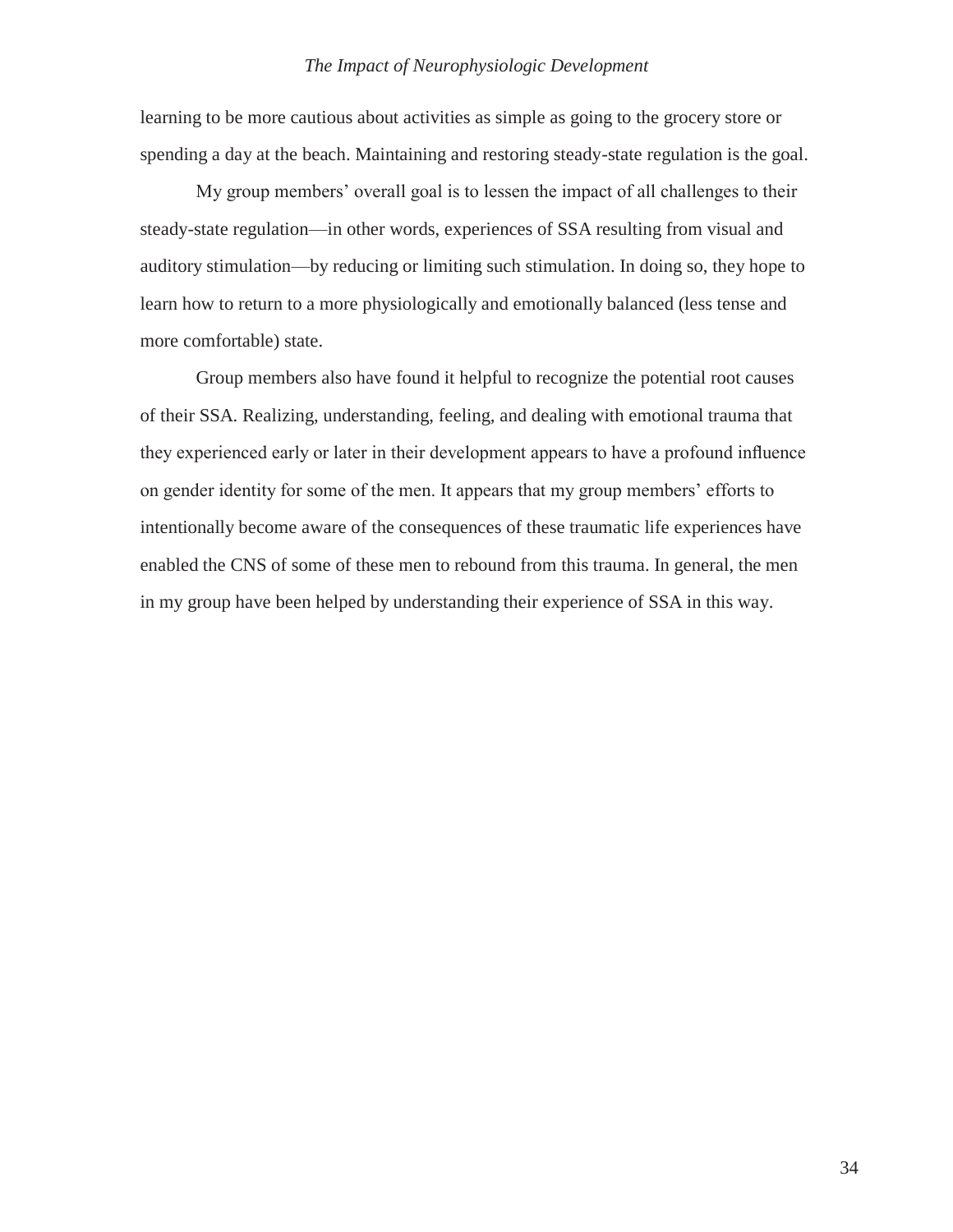## **References**

Aggleton, J. P. (1992). *The amygdala.* New York: Wiley-Liss.

- American Psychological Association. (2008). *Answers to your questions: For a better understanding of sexual orientation and homosexuality*. Washington, DC: Author. Retrieved May 6, 2013, from [www.apa.org/topics/sorientation.pdf](http://www.apa.org/topics/sorientation.pdf)
- Bowlby, J. (1960). Separation anxiety. *The International Journal of Psycho-Analysis*, 41, 89–113.
- Bowlby, J. (1969). *Attachment and loss, volume 1—Attachment.* New York: Basic Books, Inc.
- Bowlby, J. (1973). *Attachment and loss, volume 2—Separation anxiety and anger.* New York: Basic Books, Inc.
- Byrd, A. D. (2008). *APA's new pamphlet on homosexuality de-emphasizes the biological argument, supports a client's right to self-determination*. Retrieved May 6,2013, from <http://www.narth.com/docs/deemphasizes.html>
- Carroll, R. (2009, September 9). *The autonomic nervous system: Barometer of emotional intensity and internal conflict.* Retrieved July 2, 2007, from <http://www.thinkbody.co.uk/papers/autonomic-nervous-system.htm>
- Green, R. (1975). The significance of feminine behavior in boys. *Journal of Child Psychology & Psychiatry & Allied Disciplines*, *16*, 341–344.
- Guyton, A. C. (1991). *Medical physiology* (8th ed.). Philadelphia: W. B. Saunders Company.
- Lee, A. L, Ogle, W. O., & Sapolsky, R. M. (2002). Stress and depression: Possible links to neuron death in the hippocampus. *Bipolar Disorders*, *4*(2), 117–128.
- Morris, J., Jordan, C., & Breedlove, S. (2004). Sexual differentiation of the vertebrate nervous system. *Nature Neuroscience*, *7*(10), 1034–1039.
- Nolte, J. (2002). *The human brain: An introduction to functional anatomy* (5th ed.). St. Louis, MO: Mosby, Inc.